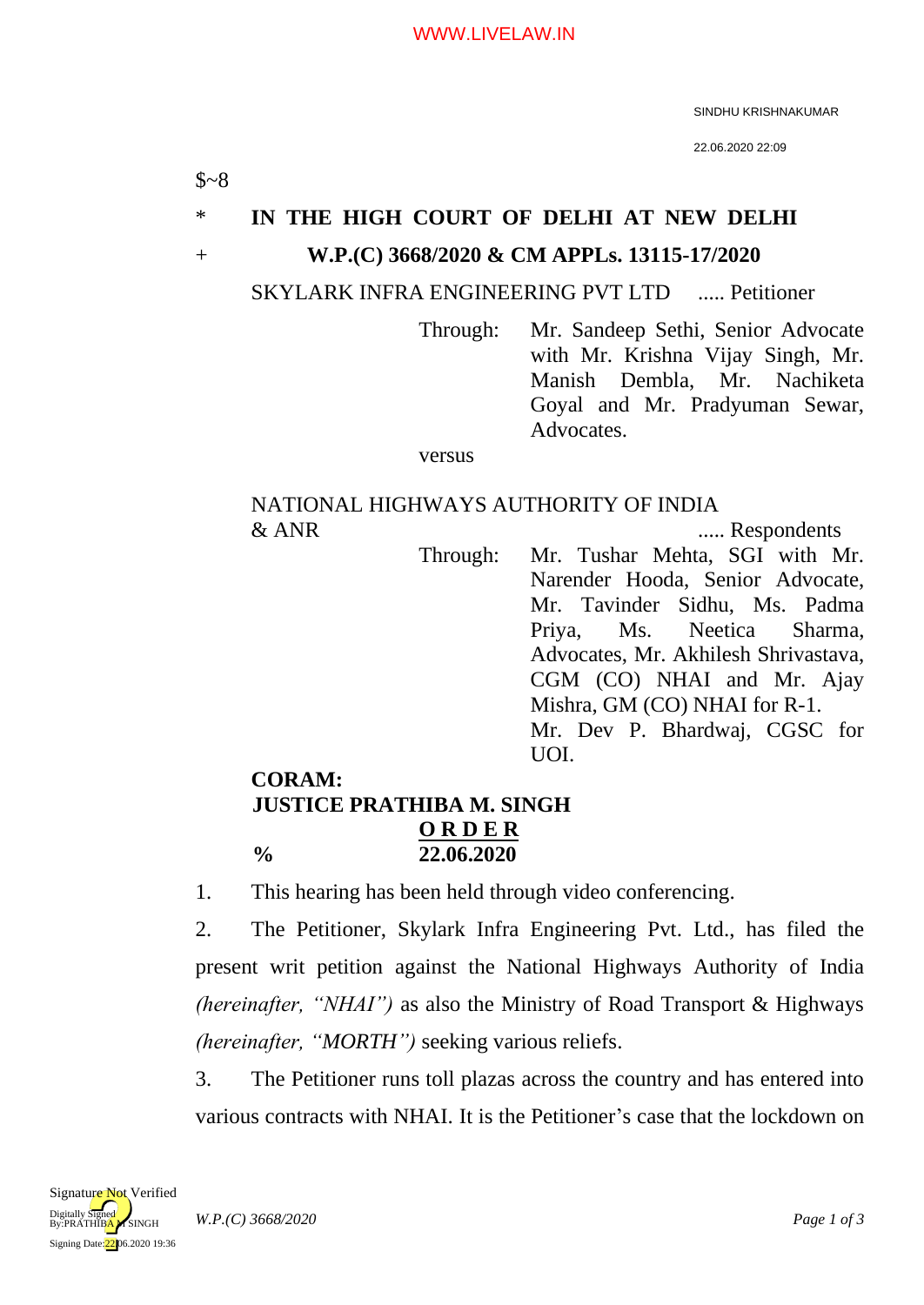#### WWW.LIVELAW.IN

account of COVID-19, which came into effect from March, 2020, has affected the toll collections as also the payments to NHAI. The gravamen of the dispute is that in respect of the contracts relating to the toll plaza in Assam and Meghalaya, the Petitioner has been threatened that performance bank guarantees will be encashed and cash performance security forfeited to the tune of approximately Rs.9.44 crores.

4. The submission of Mr. Sandeep Sethi, ld. Senior counsel appearing for the Petitioner, is that MORTH had on  $18<sup>th</sup>$  May, 2020 given broad guidelines to NHAI as to the manner in which toll plaza operators ought to be given relief during the lockdown period. He relies upon the circular dated  $18<sup>th</sup>$  May, 2020. His submission is that in response to the  $18<sup>th</sup>$  May, 2020 directive, the Petitioner had made a representation and accordingly, a revised directive was issued by MORTH on 3<sup>rd</sup> June, 2020. According to Ld. Sr Counsel the directives are not being followed by NHAI and the invocation of the bank guarantees and forfeiture of the cash performance security is contrary to the letter and spirit of the said directives.

5. Mr. Tushar Mehta, ld. Solicitor General and Mr. Narender Hooda, ld. Senior counsel representing NHAI, submit that NHAI, at least insofar as the toll plaza in Assam and Meghalaya is concerned, has taken a decision on 5th June, 2020 as to the extent of benefit to be given to the Petitioner. It is submitted that the said decision would be placed on record and the matter may be heard thereafter.

6. Mr. Dev P. Bhardwaj, ld. counsel appearing for MORTH, seeks time to take instructions as to the manner in which the directive of  $3<sup>rd</sup>$  June, 2020 is to be implemented by NHAI.

7. There are various questions that have arisen in this petition including